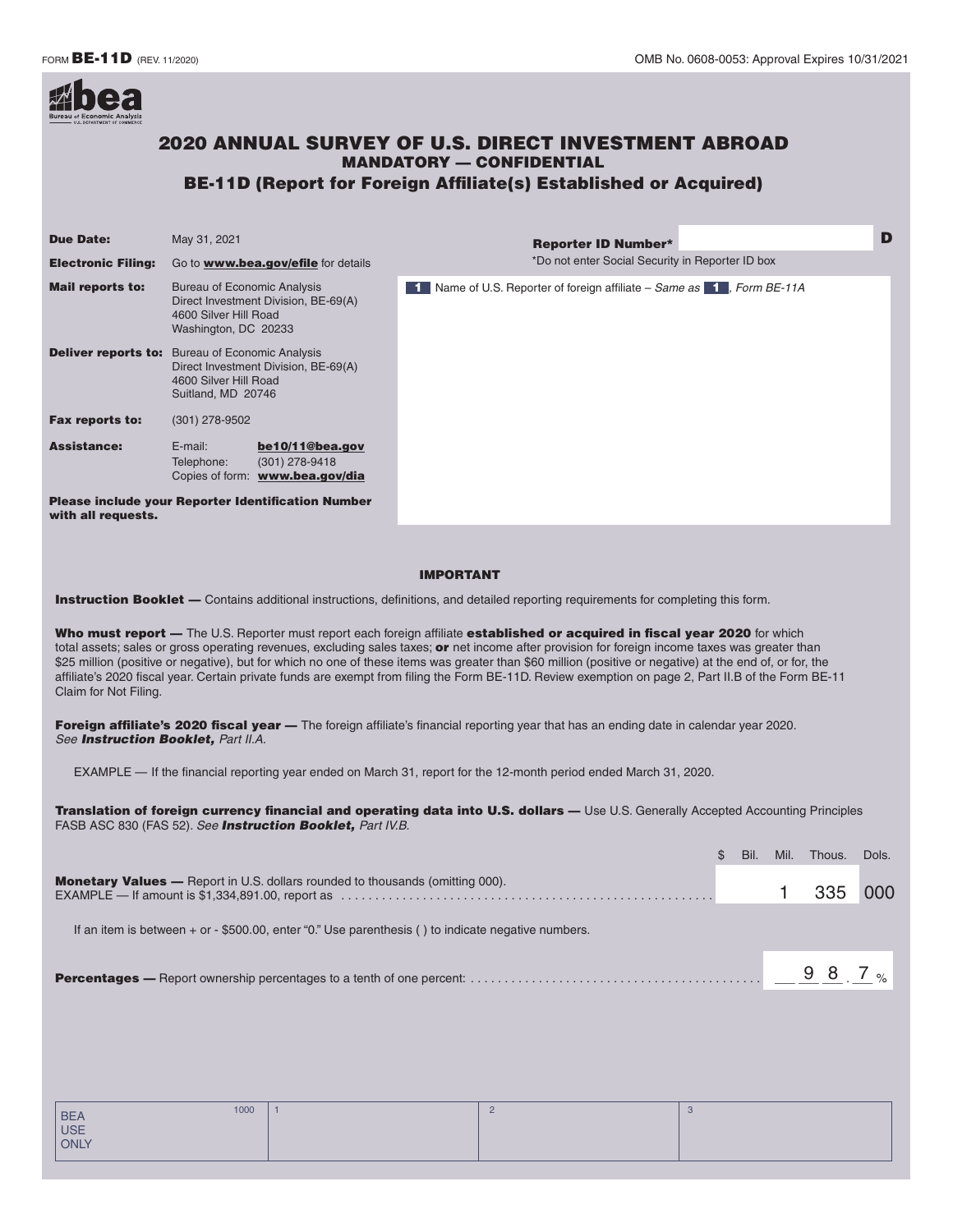|                                            |                              | Listing of Foreign Affiliates Established or Acquired in FY 2020 |                                                               |                      |      |                                       |            |
|--------------------------------------------|------------------------------|------------------------------------------------------------------|---------------------------------------------------------------|----------------------|------|---------------------------------------|------------|
| 5000                                       | Affiliate ID Number          | $\mathbf{1}$                                                     |                                                               |                      |      | Amount<br>(Thousands of U.S. dollars) |            |
| Name of foreign affiliate                  | $\mathbf 0$                  |                                                                  |                                                               | \$                   | Mil. | Thous.                                | Dols.      |
| Country of location                        | 2 - BEA USE ONLY             | --Select Country--                                               | Total assets                                                  | $\overline{7}$       |      |                                       | 000        |
| City of location                           |                              | $\Omega$                                                         | Total liabilities                                             |                      |      |                                       | 000        |
| Primary industry code                      |                              | 3<br>-Select ISI CODE--                                          | Sales or gross<br>operating revenues                          | $\mathbf{Q}$         |      |                                       | 000        |
|                                            |                              | $\overline{4}$                                                   | Net income (loss) after<br>foreign income tax                 | 10                   |      |                                       | 000        |
| U.S. Reporter's percentage                 | 5<br>Direct<br>$\frac{1}{2}$ | 6<br><b>Indirect</b><br>℅                                        | Research and development<br>performed BY the affiliate        | 11                   |      |                                       | 000        |
| 5001                                       | Affiliate ID Number          |                                                                  |                                                               |                      |      | Amount                                |            |
|                                            | $\Omega$                     |                                                                  |                                                               | \$                   | Mil. | (Thousands of U.S. dollars)<br>Thous. | Dols.      |
| Name of foreign affiliate                  | 2 - BEA USE ONLY             | -Select Country--                                                |                                                               |                      |      |                                       |            |
| Country of location                        |                              | $\Omega$                                                         | Total assets $\ldots \ldots \ldots \ldots$                    | 8                    |      |                                       | 000        |
|                                            |                              | 3<br>-Select ISI CODE--                                          | Total liabilities<br>Sales or gross                           | 9                    |      |                                       | 000<br>000 |
|                                            |                              | $\overline{4}$                                                   | operating revenues<br>Net income (loss) after                 | 10                   |      |                                       |            |
| U.S. Reporter's percentage                 | 5<br>Direct                  | 6<br>Indirect                                                    | foreign income tax<br>Research and development                | 11                   |      |                                       | 000        |
| of ownership                               | $\%$<br>Affiliate ID Number  | ℅                                                                | performed BY the affiliate                                    |                      |      |                                       | 000        |
| 5002                                       |                              | 1                                                                |                                                               |                      |      | Amount<br>(Thousands of U.S. dollars) |            |
| Name of foreign affiliate                  | $\Omega$                     |                                                                  |                                                               | \$<br>$\overline{7}$ | Mil. | Thous.                                | Dols.      |
| Country of location                        | 2 - BEA USE ONLY             | -Select Country--                                                | Total assets                                                  |                      |      |                                       | 000        |
| City of location                           |                              | $\Omega$                                                         | Total liabilities                                             | 8<br>$\mathbf{Q}$    |      |                                       | 000        |
| Primary industry code                      |                              | 3<br>-Select ISI CODE--                                          | Sales or gross<br>operating revenues                          | 10                   |      |                                       | 000        |
|                                            |                              | $\overline{4}$                                                   | Net income (loss) after<br>foreign income $tax \ldots \ldots$ |                      |      |                                       | 000        |
| U.S. Reporter's percentage<br>of ownership | 5<br>Direct<br>$\%$          | 6<br><b>Indirect</b><br>$\%$                                     | Research and development<br>performed BY the affiliate        | 11                   |      |                                       | 000        |
| 5003                                       | Affiliate ID Number          |                                                                  |                                                               |                      |      | Amount<br>(Thousands of U.S. dollars) |            |
| Name of foreign affiliate                  | $\mathbf{0}$                 |                                                                  |                                                               | \$<br>$\overline{7}$ | Mil. | Thous.                                | Dols.      |
| Country of location                        | 2 - BEA USE ONLY             | --Select Country--                                               | Total assets                                                  | 8                    |      |                                       | 000        |
|                                            |                              | $\mathbf{0}$                                                     | Total liabilities                                             |                      |      |                                       | 000        |
|                                            |                              | 3<br>--Select ISI CODE--<br>$\overline{4}$                       | Sales or gross<br>operating revenues                          | 10                   |      |                                       | 000        |
|                                            |                              |                                                                  | Net income (loss) after<br>foreign income tax                 | 11                   |      |                                       | 000        |
| U.S. Reporter's percentage<br>of ownership | 5<br>Direct<br>$\%$          | 6<br>Indirect<br>$\%$                                            | Research and development<br>performed BY the affiliate        |                      |      |                                       | 000        |

Additional foreign affiliates should be reported on additional copied sheets.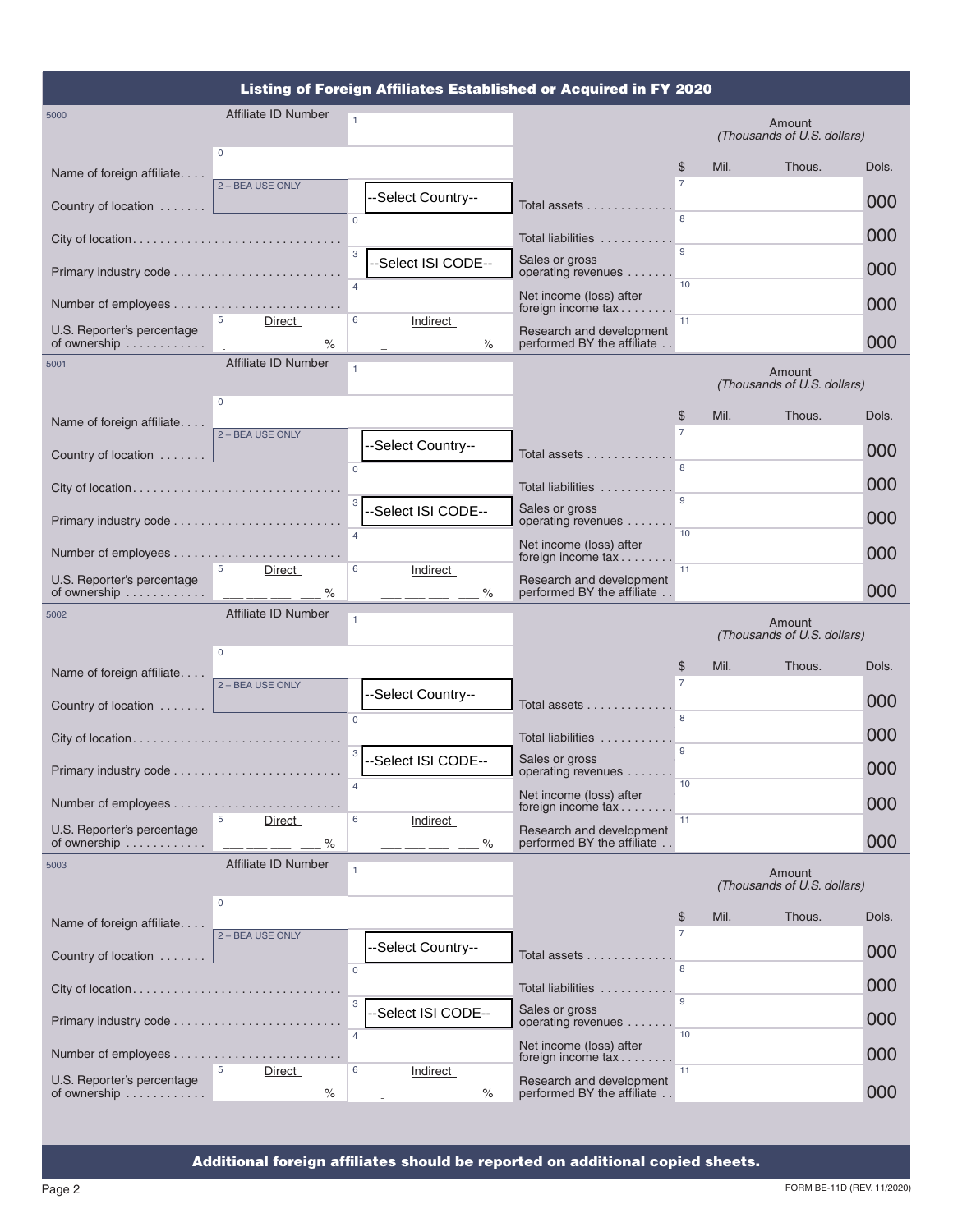# INSTRUCTIONS

Country of location — If the affiliate is engaged in petroleum shipping, other water transportation, or oil and gas drilling, and has operations spanning more than one country, use country of incorporation for country of location. For example, classify in country of incorporation an oil drilling rig that moves from country to country during the year.

Primary industry code (based on sales or gross operating revenues) — Provide the 4-digit ISI code in the industry group that accounts for the largest amount of the affiliate's sales. A list and a full explanation of the ISI codes are given in the **Guide to Industry** Classifications for International Surveys, 2017. A summary list of ISI codes is included at the back of Form BE-11B. To be considered a holding company (ISI code 5512), income from equity investments must be more than 50 percent of total income.

**Number of employees —** Employees on the payroll at the end of FY 2020 including part-time employees, but excluding temporary and contract employees not included on your payroll records. A count taken at some other date during the reporting period may be given provided it is a reasonable estimate of employees on the payroll at the end of FY 2020. If the number of employees at the end of FY 2020 (or when the count was taken) was unusually high or low due to temporary factors (e.g., a strike), enter the number of employees that reflects normal operations. If the number of employees fluctuates widely during the year due to seasonal business variations, report the average number of employees on the payroll during FY 2020. Base such an average on the number of employees on the payroll at the end of each pay period, month or quarter. If precise figures are not available, give your best estimate.

U.S. Reporter's Percentage of Ownership in the Foreign Affiliate: Calculation of ownership percentage — A U.S. Reporter's ownership interest in a foreign business enterprise may be directly held, indirectly held, or both. It is directly held if the U.S. Reporter itself holds the ownership interest in the foreign business enterprise. It is indirectly held if the U.S. Reporter holds an ownership interest in another foreign business enterprise that, in turn, owns the given foreign business enterprise. The U.S. Reporter must sum all direct and indirect lines of ownership interest in the foreign business enterprise to determine its ownership interest. Note — An associated group is deemed to be one U.S. Reporter. *See Instruction Booklet, Part II.C.* 

A U.S. Reporter's percentage of indirect ownership interest in a given foreign business enterprise is the product of the direct ownership percentage that the U.S. Reporter has in the first foreign business enterprise in the ownership chain, multiplied by that first enterprise's direct ownership percentage in the second enterprise in the chain, multiplied by the direct ownership percentages for all other intervening enterprises in the ownership chain, multiplied by the last intervening enterprise's direct ownership percentage in the given foreign business enterprise.

Sales or Gross Operating Revenues of Foreign Affiliate — Report gross operating revenues or gross sales minus returns, allowances, and discounts. **EXCLUDE** sales or consumption taxes levied directly on the consumer. **EXCLUDE** net value-added and excise taxes levied on manufacturers, wholesalers, and retailers.

Finance and leasing companies with ISI codes 5221, 5223, 5224, 5229, 5231, 5238, 5252, or 5331 report interest income. Insurance companies with ISI codes 5243 or 5249 report gross investment income. *Dealers in financial instruments and finance, insurance, and real estate companies see Special Instructions below.* 

Holding companies (ISI code 5512) must show total income. ISI code 5512 (holding company), is an invalid primary industry code if more than 50 percent of income generated, or expected to be generated, by the affiliate is from non-holding company activities.

# RESEARCH AND DEVELOPMENT

R&D is planned, creative work aimed at discovering new knowledge or developing new or significantly improved goods and services. This includes:

Basic research is the pursuit of new scientific knowledge or understanding that does not have specific immediate commercial objectives, although it may be in fields of present or potential commercial interest.

Applied research applies the findings of basic research or other existing knowledge toward discovering new scientific knowledge that has specific commercial objectives with respect to new products, services, processes, or methods.

Development is the systematic use of the knowledge or understanding gained from research or practical experience directed toward the production or significant improvement of useful products, services, processes, or methods, including the design and development of prototypes, materials, devices, and systems.

R&D includes the activities described above whether assigned to separate R&D organizational units of the company or carried out by company laboratories and technical groups not a part of an R&D organization.

#### R&D **EXCLUDES** expenditures for:

- Costs for routine product testing, quality control, and technical services unless they are an integral part of an R&D project
- Market research
- Efficiency surveys or management studies
- Literary, artistic, or historical projects, such as films, music, or books and other publications
- Prospecting or exploration for natural resources

INCLUDE wages, salaries, and related costs; materials and supplies consumed; depreciation on R&D property and equipment, cost of computer software used in R&D activities; utilities, such as telephone, electricity, water, and gas; travel costs and professional dues; property taxes and other taxes (except income taxes) incurred on account of the R&D organization or the facilities they use; insurance expenses; maintenance and repair, including maintenance of buildings and grounds; company overhead including: personnel, accounting, procurement and inventory, and salaries of research executives not on the payroll of the R&D organization.

EXCLUDE capital expenditures, expenditures for tests and evaluations once a prototype becomes a production model, patent expenses, and income taxes and interest.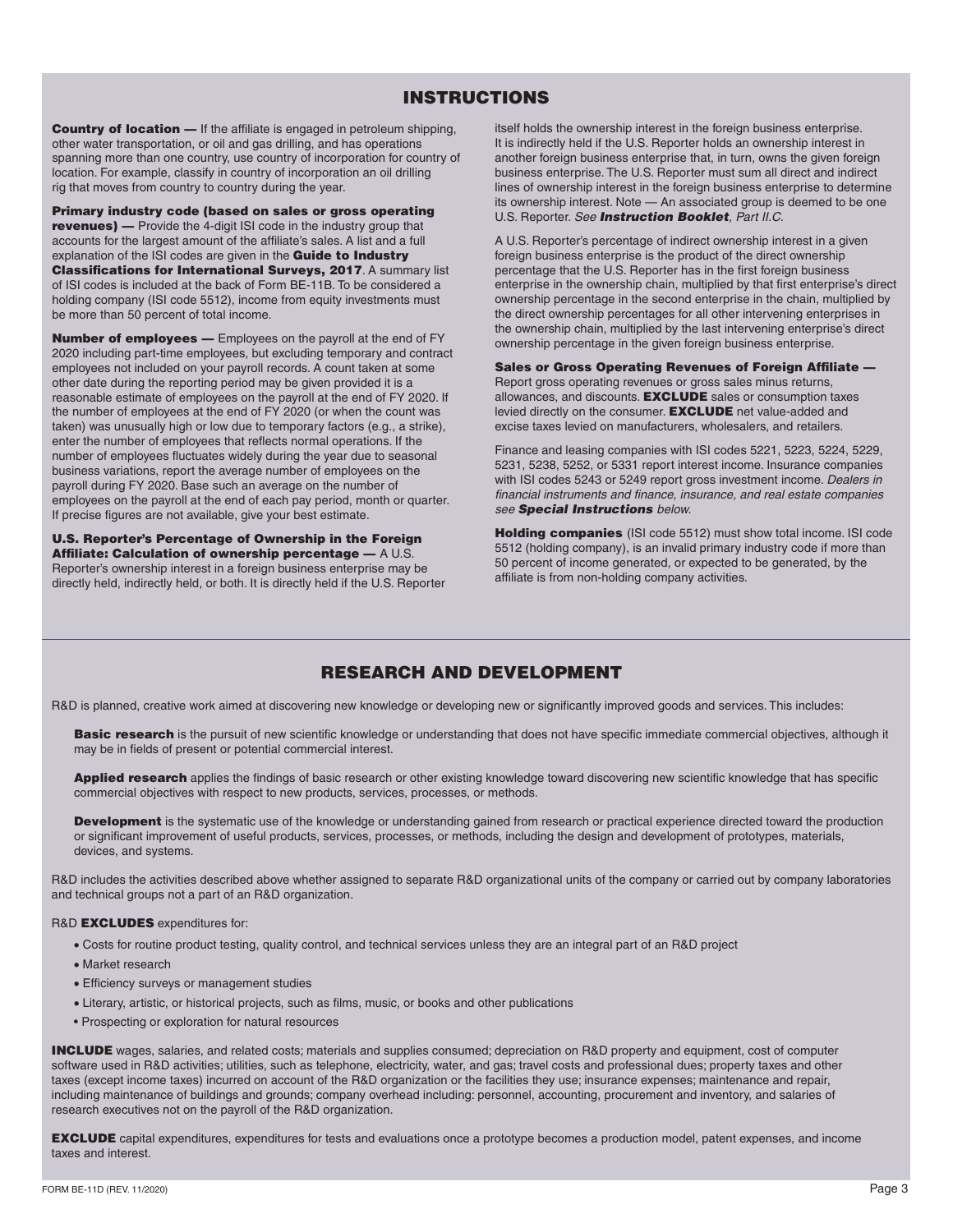#### SPECIAL INSTRUCTIONS FOR DEALERS IN FINANCIAL INSTRUMENTS, FINANCE COMPANIES, INSURANCE COMPANIES, AND REAL ESTATE COMPANIES

# A. Dealers in financial instruments (including securities, currencies, derivatives, and other financial instruments) and finance and insurance companies —

Sales or gross operating revenues:

INCLUDE income from explicit fees and commissions.

#### **EXCLUDE**

- Impairment losses as defined by FASB ASC 320 (FAS 115),
- Realized gains and losses on trading or dealing,
- Unrealized gains or losses, due to changes in the valuation of financial instruments, that flow through the income statement or are taken to other comprehensive income, and
- Goodwill impairment as defined by FASB ASC 350 (FAS 142).

#### B. Real estate companies —

#### Sales or gross operating revenues:

INCLUDE the revenues earned from the sale of real estate you own. Do not net the expenses against the revenues.

#### EXCLUDE

- Impairment losses as defined by FASB ASC 360 (FAS 144), and
- Goodwill impairment as defined by FASB ASC 350 (FAS 142).

#### C. Insurance companies —

#### Assets:

1. When there is a difference between the financial and operating data reported to the stockholders and the data reported in the annual statement to an insurance department, prepare the BE-11 on the same basis as the annual report to the stockholders.

Valuation should be according to normal commercial accounting procedures, not at rates promulgated by national insurance departments, e.g., INCLUDE assets not acceptable for inclusion in the annual statement to an insurance department, such as: 1. non-trusteed or free account assets, and 2. nonadmitted assets, including furniture and equipment, agents' debit balances, and all receivables deemed to be collectible.

2. Do not **INCLUDE** assets of the U.S. Reporter held in the country of location of the affiliate and that are for the benefit of the U.S. Reporter's policyholders in the data reported for the affiliate.

#### Sales or gross operating revenues:

**INCLUDE** items such as earned premiums, annuity considerations, gross investment income, and items of a similar nature.

#### **EXCLUDE**

- Income from equity investments in unconsolidated business enterprises, and
- Certain gains (losses).

Calculate premiums earned by companies engaged in insurance activities as direct premiums written (including renewals) net of cancellations, plus reinsurance premiums assumed, minus reinsurance premiums ceded, plus unearned premiums at the beginning of the year, minus unearned premiums at the end of the year.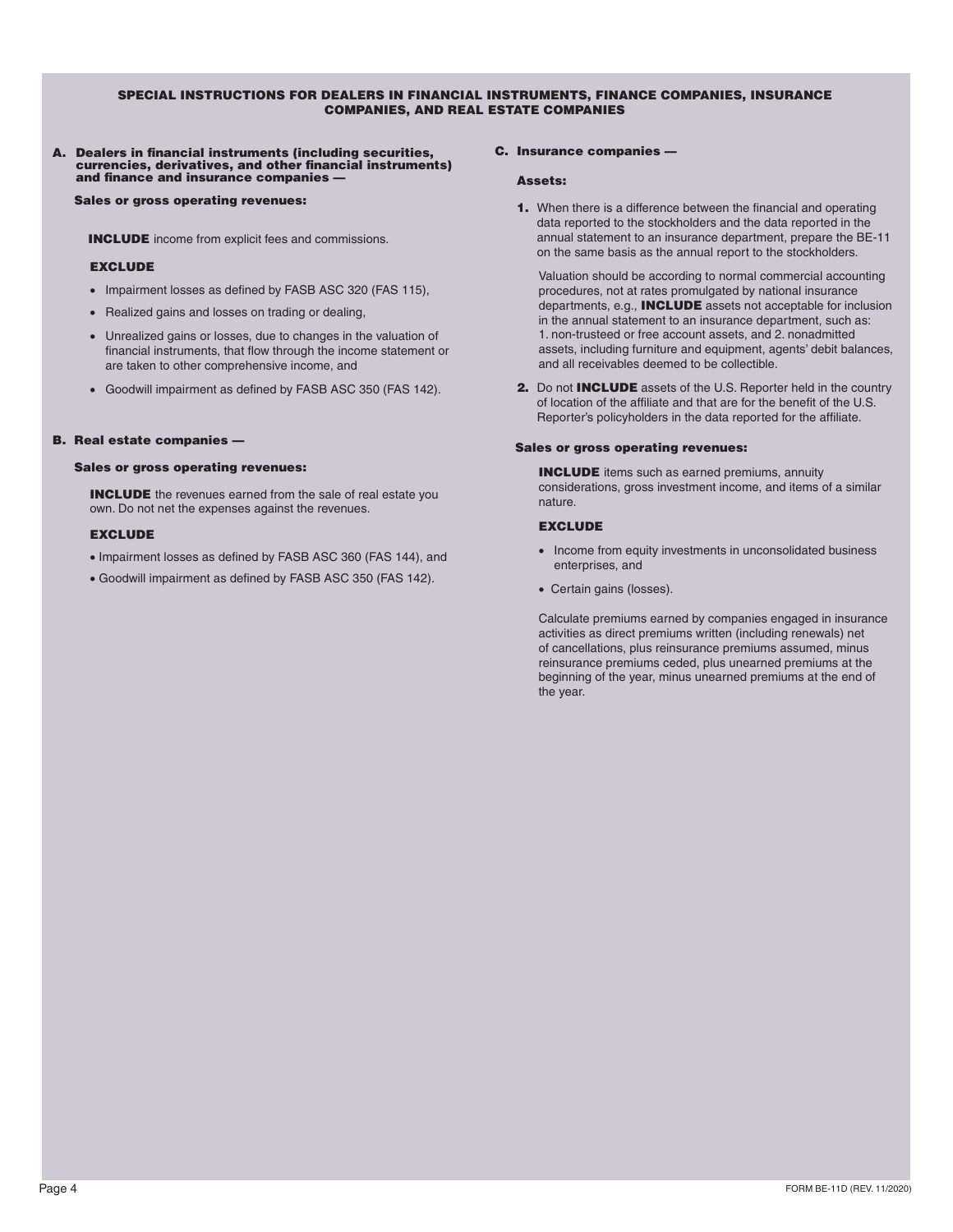### Summary of Industry Classifications

For a full explanation of each code see **<www.bea.gov/naics2017>**

#### Agriculture, Forestry, Fishing, and Hunting

- 1110 Crop production<br>1120 Animal production 1120 Animal production and aquaculture<br>1130 Forestry and logging
- 1130 Forestry and logging<br>1140 Fishing hunting and
- 1140 Fishing, hunting, and trapping<br>1150 Support activities for agriculture
- Support activities for agriculture and forestry

#### Mining

2111 Oil and gas extraction 2121 Coal 2123 Nonmetallic minerals 2124 Iron ores 2125 Gold and silver ores 2126 Copper, nickel, lead, and zinc ores 2127 Other metal ores 2132 Support activities for oil and gas operations 2133 Support activities for mining, except for oil and gas operations

# Utilities

- 2211 Electric power generation,
- transmission, and distribution
- 2212 Natural gas distribution
- 2213 Water, sewage, and other systems

## Construction

- 2360 Construction of buildings
- 2370 Heavy and civil engineering construction 2380 Specialty trade contractors

#### Manufacturing

- 3111 Animal foods 3112 Grain and oilseed milling 3113 Sugar and confectionery products 3114 Fruit and vegetable preserving and
- specialty foods
- 3115 Dairy products<br>3116 Meat products
- 3116 Meat products<br>3117 Seafood produ
- Seafood product preparation and packaging
- 3118 Bakery products and tortillas<br>3119 Other food products Other food products
- 
- 3121 Beverages<br>3122 Tobacco
- 3122 Tobacco<br>3130 Textile m
- 3130 Textile mills<br>3140 Textile prod 3140 Textile product mills<br>3150 Apparel
- Apparel
- 3160 Leather and allied products<br>3210 Wood products
- 3210 Wood products<br>3221 Pulp paper and
- 3221 Pulp, paper, and paperboard mills<br>3222 Converted paper products
- 3222 Converted paper products<br>3231 Printing and related suppo
- Printing and related support activities 3242 Integrated petroleum refining and
- extraction
- 3243 Petroleum refining without extraction<br>3244 Asphalt and other petroleum and
- Asphalt and other petroleum and coal products
- 3251 Basic chemicals<br>3252 Resins, syntheti
- Resins, synthetic rubbers, and artificial and synthetic fibers and filaments
- 3253 Pesticides, fertilizers, and other agricultural chemicals
- 3254 Pharmaceuticals and medicines<br>3255 Paints, coatings, and adhesives
- 3255 Paints, coatings, and adhesives<br>3256 Soap, cleaning compounds, and Soap, cleaning compounds, and
	- toilet preparations
- 3259 Other chemical products and preparations
- 3261 Plastics products<br>3262 Rubber products
- 3262 Rubber products<br>3271 Clay products and
- 3271 Clay products and refractories<br>3272 Glass and glass products
- 3272 Glass and glass products<br>3273 Cement and concrete prod
- 3273 Cement and concrete products<br>3274 Lime and gynsum products
- 3274 Lime and gypsum products<br>3279 Other nonmetallic mineral p
- 3279 Other nonmetallic mineral products<br>3311 Iron and steel mills
- 3311 Iron and steel mills<br>3312 Steel products from
- Steel products from purchased steel 3313 Alumina and aluminum production
	- and processing
- 3314 Nonferrous metal (except aluminum) production and processing
- 3315 Foundries<br>3321 Forging an
- 3321 Forging and stamping<br>3322 Cutlery and hand tools
- 3322 Cutlery and hand tools<br>3323 Architectural and struct
- 3323 Architectural and structural metals<br>3324 Boilers, tanks, and shipping contair
- 3324 Boilers, tanks, and shipping containers<br>3325 Hardware
- 3325 Hardware<br>3326 Spring and
- 3326 Spring and wire products<br>3327 Machine shop products, ti
	- Machine shop products, turned products, and screws, nuts, and bolts
- 3328 Coating, engraving, heat treating,
- and allied activities
- 3329 Other fabricated metal products<br>3331 Agriculture, construction, and mi Agriculture, construction, and mining
- machinery
- 3332 Industrial machinery<br>3333 Commercial and serve
	- Commercial and service industry machinery
- 3334 Ventilation, heating, air-conditioning, and commercial refrigeration equipment
- 3335 Metalworking machinery<br>3336 Engines. turbines. and po
- Engines, turbines, and power
- transmission equipment
- 3339 Other general purpose machinery<br>3341 Computer and peripheral equipme
- 3341 Computer and peripheral equipment<br>3342 Communications equipment
- 3342 Communications equipment<br>3343 Audio and video equipment
- 3343 Audio and video equipment<br>3344 Semiconductors and other
- Semiconductors and other electronic components
- 3345 Navigational, measuring, electromedical,
- and control instruments 3346 Manufacturing and reproducing
- magnetic and optical media
- 3351 Electric lighting equipment<br>3352 Household appliances
- 3352 Household appliances<br>3353 Electrical equipment Electrical equipment
- 3359 Other electrical equipment and components
- 
- 3361 Motor vehicles<br>3362 Motor vehicle b 3362 Motor vehicle bodies and trailers<br>3363 Motor vehicle parts
- Motor vehicle parts
- 3364 Aerospace products and parts<br>3365 Railroad rolling stock
- 3365 Railroad rolling stock<br>3366 Shin and boat building
- 3366 Ship and boat building<br>3369 Other transportation ed
- 3369 Other transportation equipment<br>3370 Furniture and related products
- 3370 Furniture and related products<br>3391 Medical equipment and supplies
- 3391 Medical equipment and supplies<br>3399 Other miscellaneous manufacturi Other miscellaneous manufacturing

FORM BE-11D (REV. 11/2020) Page 5

- Wholesale Trade, Durable Goods
- 4231 Motor vehicle and motor vehicle

equipment and supplies 4235 Metal and mineral (except petroleum)<br>4236 Household appliances, and electrical Household appliances, and electrical and

parts and supplies

electronic goods

4241 Paper and paper product<br>4242 Drugs and druggists' sung 4242 Drugs and druggists' sundries<br>4243 Apparel, piece goods, and not 4243 Apparel, piece goods, and notions<br>4244 Grocery and related product 4244 Grocery and related product<br>4245 Farm product raw material 4245 Farm product raw material<br>4246 Chemical and allied produc 4246 Chemical and allied products<br>4247 Petroleum and petroleum pro 4247 Petroleum and petroleum products<br>4248 Beer, wine, and distilled alcoholic Beer, wine, and distilled alcoholic

beverage

Retail Trade

and Agents and Brokers

4450 Food and beverage<br>4461 Health and persona 4461 Health and personal care<br>4471 Gasoline stations 4471 Gasoline stations<br>4480 Clothing and cloth

4520 General merchandise 4530 Miscellaneous store retailers<br>4540 Non-store retailers Non-store retailers

4810 Air transportation 4821 Rail transportation<br>4833 Petroleum tanker o

4232 Furniture and home furnishing<br>4233 Lumber and other construction

4237 Hardware, and plumbing and heating equipment and supplies 4238 Machinery, equipment, and supplies<br>4239 Miscellaneous durable goods Miscellaneous durable goods

Wholesale Trade, Nondurable Goods

4249 Miscellaneous nondurable goods

4251 Wholesale electronic markets and agents and brokers

4410 Motor vehicle and parts dealers<br>4420 Furniture and home furnishings 4420 Furniture and home furnishings<br>4431 Flectronics and appliance 4431 Electronics and appliance<br>4440 Building material and gard Building material and garden equipment and supplies dealers

4480 Clothing and clothing accessories<br>4510 Sporting goods, hobby, book, and 4510 Sporting goods, hobby, book, and music<br>4520 General merchandise

Transportation and Warehousing

Petroleum tanker operations 4839 Other water transportation 4840 Truck transportation 4850 Transit and ground passenger transportation

4863 Pipeline transportation of crude oil, refined petroleum products,

and natural gas 4868 Other pipeline transportation<br>4870 Scenic and sightseeing trans 4870 Scenic and sightseeing transportation<br>4880 Support activities for transportation Support activities for transportation

4920 Couriers and messengers<br>4932 Petroleum storage for hire Petroleum storage for hire 4939 Other warehousing and storage

Wholesale Trade, Electronic Markets

4233 Lumber and other construction materials<br>4234 Professional and commercial Professional and commercial